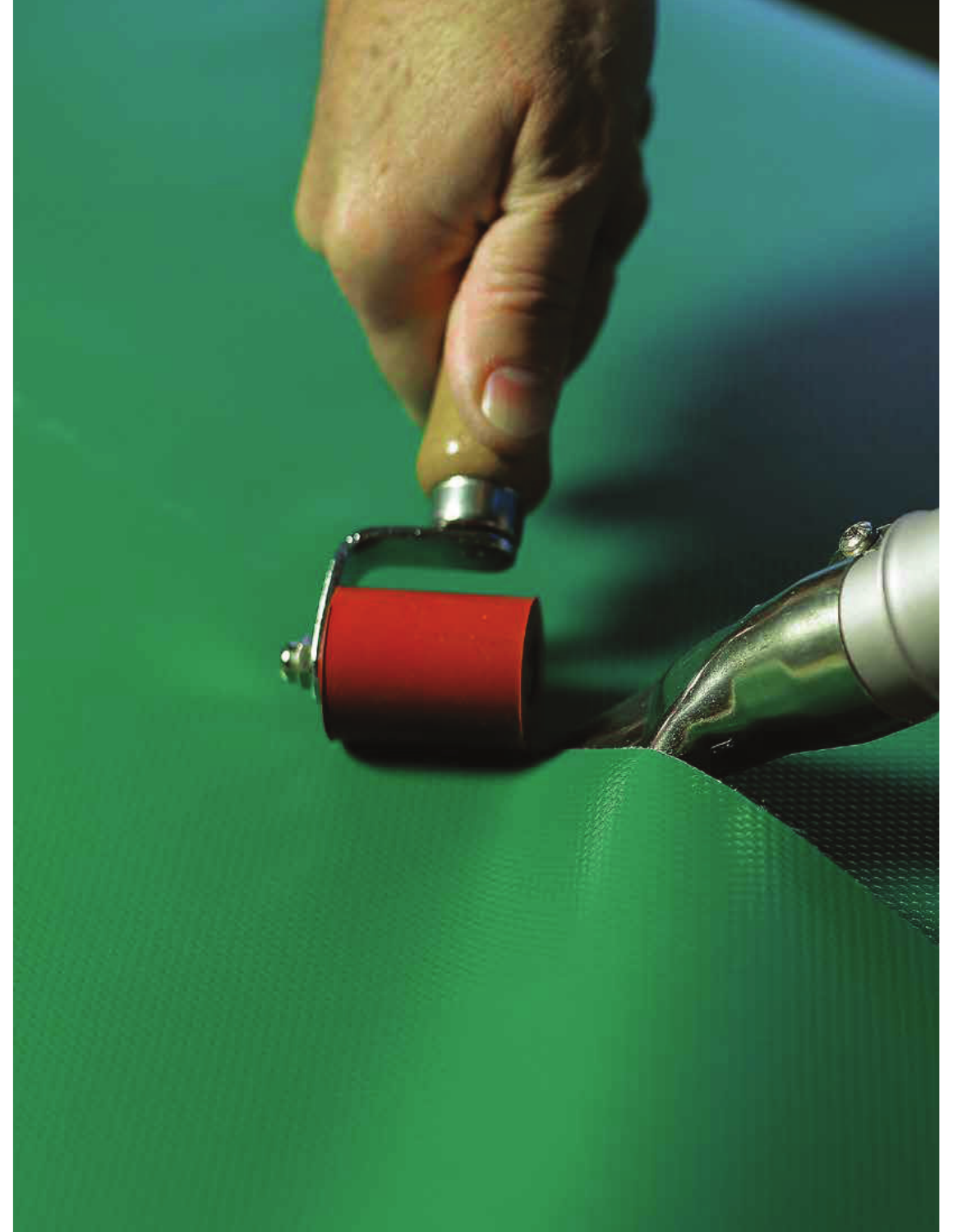# energy HT1600: the hot-air hand tool that can be used anywhere

The energy HT1600 is a compact, high-performance hot-air hand tool suitable for a wide range of professional applications. This tool is a firm favorite thanks to its modern design, solid performance and unbeatable value.

Hot-air hand tool

## energy HT1600

- Variable temperature control up to 700°C
- Ceramic heating element
- Robust brush motor
- Ergonomic handle
- Dust filter

### Technical data

| Voltage                                         | $V_{\sim}$   | 120                   | 230  |  |
|-------------------------------------------------|--------------|-----------------------|------|--|
| Max. power                                      | W            | 1600                  | 1600 |  |
| Temperature                                     | $^{\circ}$ C | $40 - 700$            |      |  |
| Air volume (20°)                                | 1/min        | 240                   |      |  |
| Dimensions $L \times W$ ( $\varnothing$ handle) | mm           | $346 \times 101 (59)$ |      |  |
| Nozzle seat $\varnothing$                       | mm           | 31.5                  |      |  |
| Weight                                          | kg           | 1.0                   |      |  |
| Conformity marking                              |              |                       | CE   |  |
| Protection class II                             |              |                       | o    |  |

#### Delivery contents

Hand tool, one set replacement carbon brushes, instruction manual, cardboard tool packaging

#### Article no.

| energy HT1600, 230 V / 1600 W, CN plug | 148.003 |
|----------------------------------------|---------|
| energy HT1600, 230 V / 1600 W, EU plug | 120.881 |
| energy HT1600, 230 V / 1600 W, UK plug | 126.732 |
| energy HT1600, 120 V / 1600 W, US plug | 123.898 |

123.898